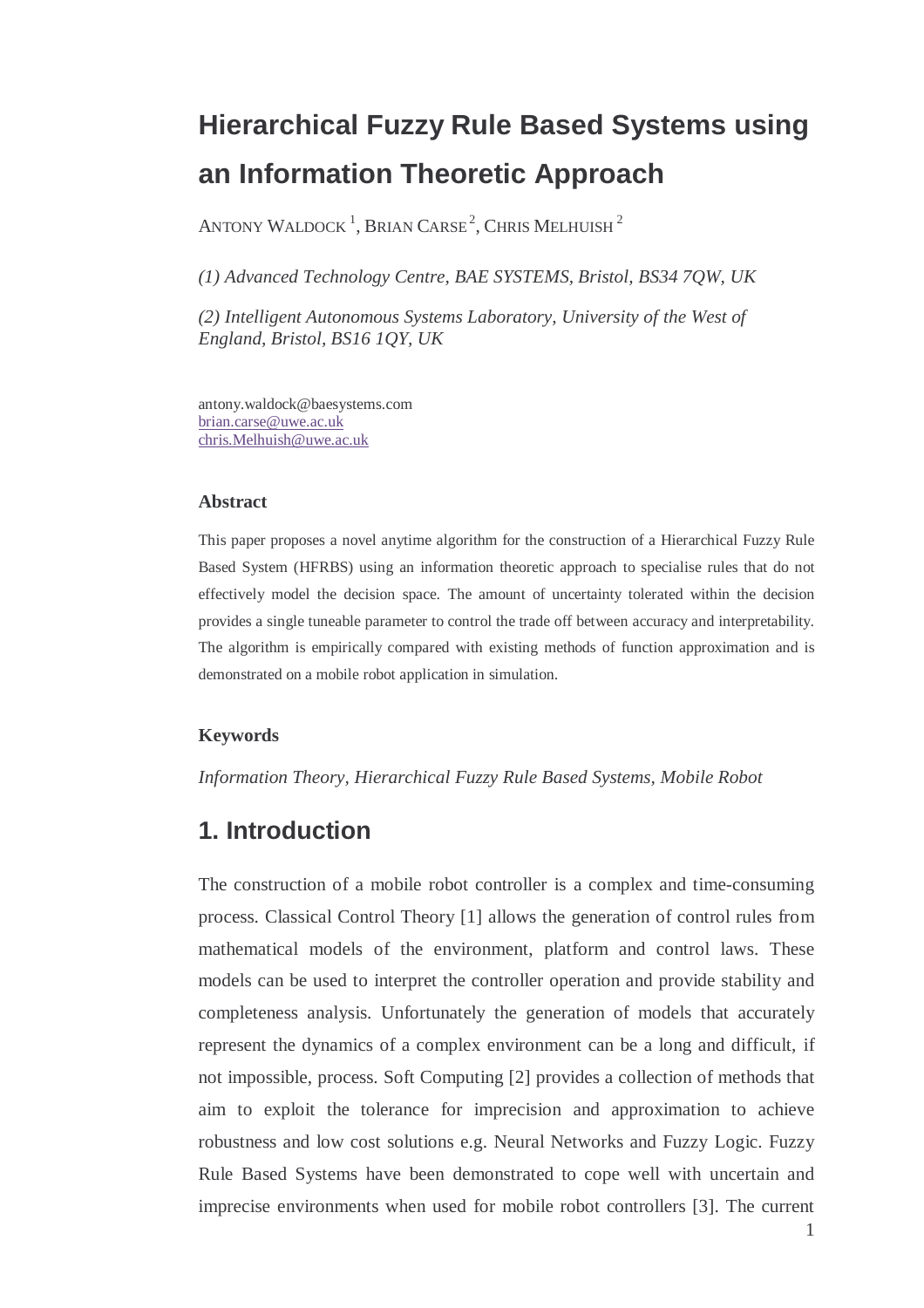contribution proposes a new method for the construction a Hierarchical Fuzzy Rule Based System were the amount of uncertainty tolerated within a decision can be used to control the trade off between accuracy and interpretability.

Section 2 defines a Fuzzy Rule Based System and outlines existing solutions to the problem of generating accurate and interpretable function approximators. Information theoretic specialisation and the proposed algorithm are explained in sections 3 and 4 with comparative experimental results in section 5. The algorithm is demonstrated on a simulated mobile robot application in section 6 followed by conclusions and future work in section 7.

### **2. Fuzzy Rule Based Systems**

Using Fuzzy Rule Based Systems (FRBS) to build mobile robot controllers [4, 5], has become increasingly popular due to their ability to automatically generate rules from large data sets while maintaining a degree of human interpretability [6]. A FRBS partitions the input space into a number of linguistic symbols, each associating a fuzzy set with a natural language meaning [7] e.g. small, medium, very large etc. A fuzzy set links an input variable with a membership function, to represent its applicability with regard to the current environmental state, and hence, determine its influence in the decision process. The decision space is partitioned using a series of IF...THEN... rules. The combination of meaningful linguistic symbols and well-structured rules provides a high degree of human interpretability. For example, a mobile robot that is required to avoid collisions might use a fuzzy rule such as:

#### IF (*wall is close*) AND (*wall\_direction is infront-left*) THEN (*turn right*)

The way in which linguistic symbols are represented can directly affect the accuracy of the approximated function [8]. If a greater degree of accuracy is demanded then the structure (i.e. size, shape and position) of the membership functions which represent the linguistic symbols must be altered. Increasing the granularity of the linguistic symbols can facilitate improvements in accuracy, but as the complexity of a system increases, our ability to make precise and yet significant statements about its behaviour diminishes. Hence within this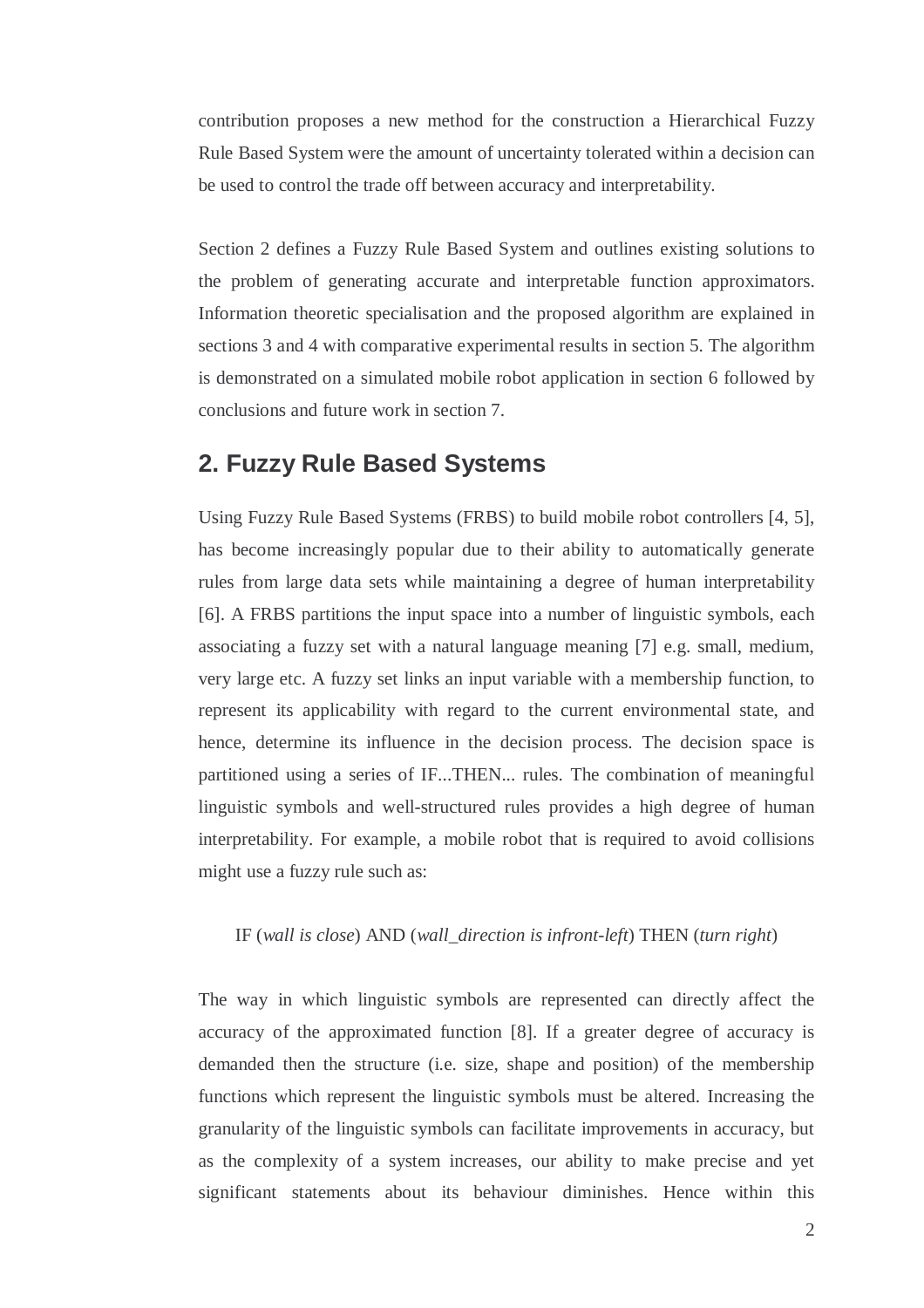contribution, the number of rules is used as a measure of interpretability. As the number of linguistic symbols increases human interpretability declines. This is referred to as the trade off between accuracy and interpretability [9].

The linguistic symbols in a FRBS facilitate the modelling of complex functions whilst retaining a degree of human interpretability. However, a model clearly interpretable by humans often leads to a reduction in accuracy. This reduction stems from the constrained structure of the linguistic symbols considered [8]. In the last few years, a new variant of FRBS has been developed in an attempt to improve the accuracy of the model and is referred to as an Approximate FRBS [10]. An approximate FRBS improves accuracy by working directly with the fuzzy sets within the rules instead of the linguistic symbols. By allowing the fuzzy variables to vary in number, size and position, they can be mapped directly to the data giving significant improvements [9, 11]. At the end of rule generation, the fuzzy variables are semantically free and tend to be excessively specific. This limits the use of an approximate FRBS as an interpretable mobile robot controller. However it must be noted that they remain more interpretable than models like neural networks.

Another possible method for improving accuracy is called a Hierarchical FRBS [12]. A HFRBS divides the input space into a fixed number of linguistic symbols each corresponding to a natural language meaning e.g. very small, small, large etc. Training data is used to automatically generate rules as in a standard FRBS. The HFRBS then employs an *expansion policy* to determine inaccurate areas of the decision space and the corresponding rules. When an inaccurate area is identified, the rule representing that portion of the decision space is specialised into a set of smaller specific rules. This process of specialisation continues until a desired level of accuracy is satisfied. Figure 1 shows an example of a partitioned decision space (i) and its corresponding hierarchical representation (ii). The concept of increasing the granularity to fit the underlying decision space has been applied to classifier systems for a number of years [13].

## **Figure 1**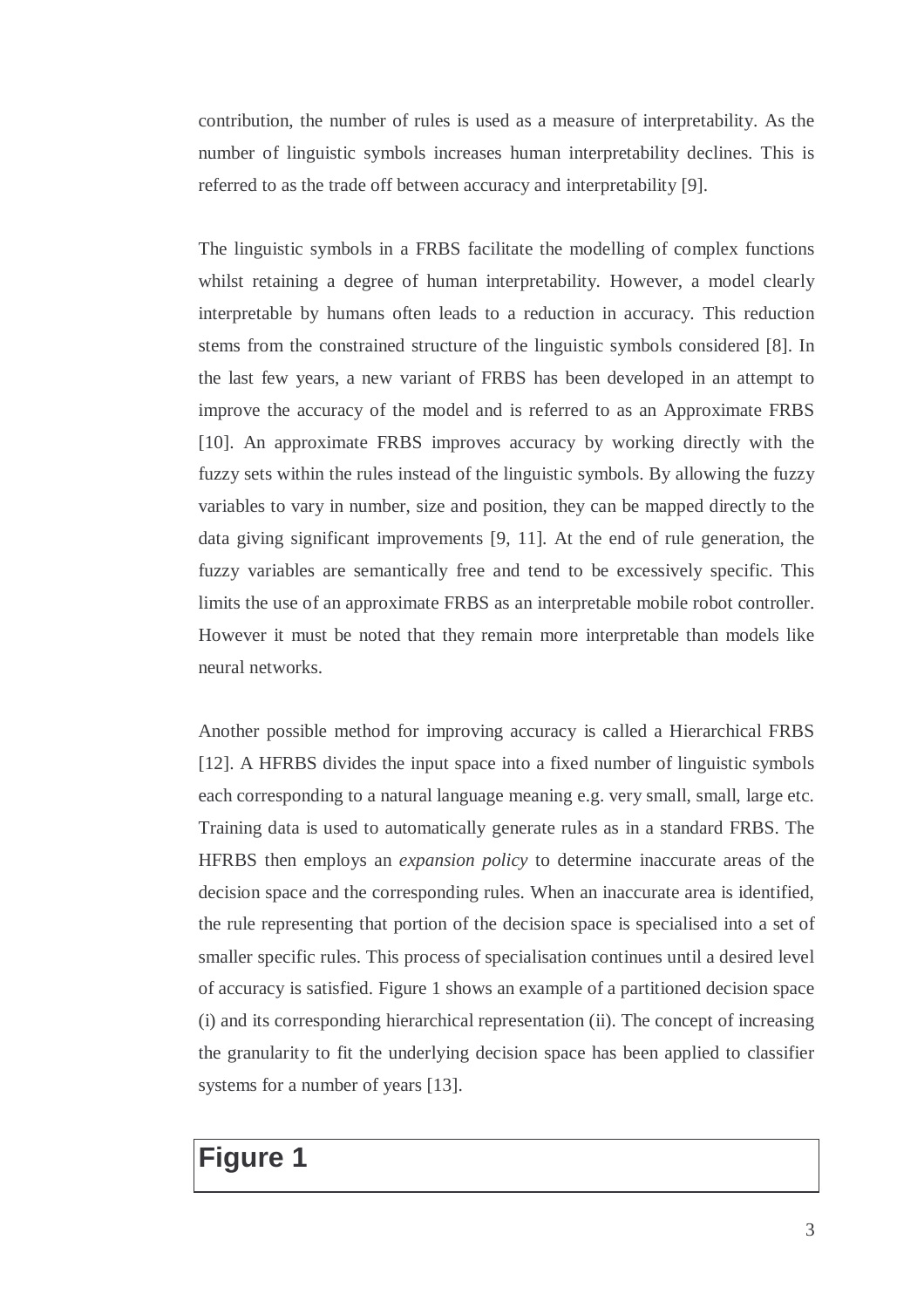This type of linguistic symbol expansion increases the accuracy depending on the complexity of the data modelled and is commonly referred to as "ad-hoc data driven learning" [9]. The expansion can be controlled depending on the accuracy desired, human interpretability required and the complexity of the function to be approximated. Obviously some of these are mutually exclusive, for example, high human interpretability on a complex, accurate model may be impossible. Different methods of determining when expansion should occur are discussed below.

Holve [14] outlines a method for specialisation by carefully pre-processing training data such that, when a conflict is encountered, the linguistic symbol is expanded. Although demonstrated to approximate complex functions, the preprocessing limits its use to applications where all the training data is available and certain. Cordón, Herrera and Zwir [12] outline a HFRBS that uses expansion techniques to specialise linguistic symbols with a large degree of error. The error of each rule is calculated by the percentage of the Mean Square Error (MSE) associated with each rule over the MSE of the entire training set. A rule with bad performance is determined by comparing this error with a tuneable parameter  $\alpha$ , which dictates the rate of expansion and hence the accuracy of the function approximated. This method relies on the complete training set and test set being available during the expansion phase. For an application, such as learning behaviour in a mobile robot, access to the entire training set is not possible thereby requiring an Anytime Algorithm [15]. Anytime is defined by Grefenstette and Ramsey as an algorithm that can be suspended and resumed without negligible overhead, terminated at anytime and provide an improvement over time. The next section outlines the proposed new anytime expansion policy based on Information Theory.

### **3. Information Theoretic Specialisation**

The rule generation algorithm proposed in the current contribution uses a similar method of hierarchical specialisation, but the expansion rate is determined by the amount of uncertainty experienced by the rule. Information Theory, developed by Shannon [16], was initially concerned with modelling the efficiency of communication systems but has been applied to a multitude of other research areas including decision making (ID3 [17]) and fuzzy logic systems [18]. Shannon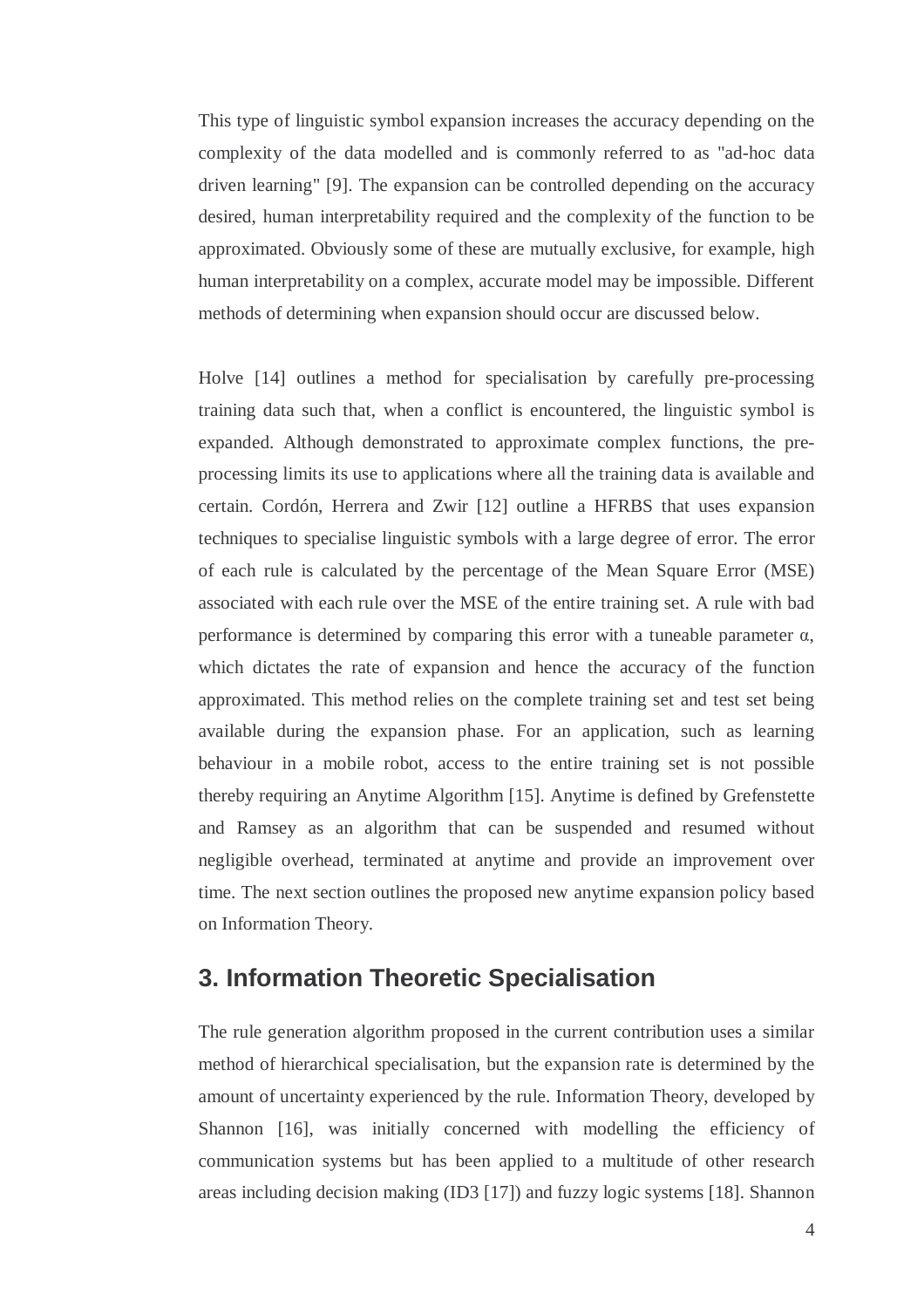demonstrates that the quality of information is defined as the amount of information conveyed in an event and depends on the probability of that event [16].

Suppose we have a set of *n* possible events whose probabilities of occurrence are  $p_1, p_2, \ldots, p_n$ . These probabilities are known but that is all we know concerning the event. Shannon defines the amount of 'choice' involved or the uncertainty of the outcome as Entropy. The entropy,  $H(p_1, p_2, \ldots, p_n)$  of an event with *n* possible outcomes is defined by Shannon as

$$
H(p_1, p_2..p_n) = \sum_{1}^{n} (p_i \times \log(p_i))
$$

Equation 1 - Shannon Entropy

Entropy can be used to calculate the amount of uncertainty experienced by each rule in the FRBS [19]. If the FRBS is viewed as a Fuzzy Associative Memory (FAM) where the linguistic symbols *Mi*, for each input *n*, produce an *n*dimensional decision space partitioned by an *i*-dimensional grid. Each cell can represent an IF-THEN rule with *n* linguistic inputs corresponding to a single output linguistic symbol [14]. A FAM is the ideal representation for a mobile robot controller because it offers completeness and can be implemented as a lookup table providing constant time access.

The proposed Information Theoretic Hierarchical Fuzzy Associative Memory (IT-HFAM) extends the traditional FAM approach by including an applicability distribution over all the output linguistic symbols. Figure 2 displays a FAM partitioned into four cells (rules), each with an applicability distribution over all possible output symbols.

### **Figure 2**

Using Shannon's measure of uncertainty on the output applicability distribution gives the amount of choice (uncertainty) experienced by this cell. If the applicability distribution is flat i.e.  $A_i$  are equal, (Figure 2: Bottom Left Cell) then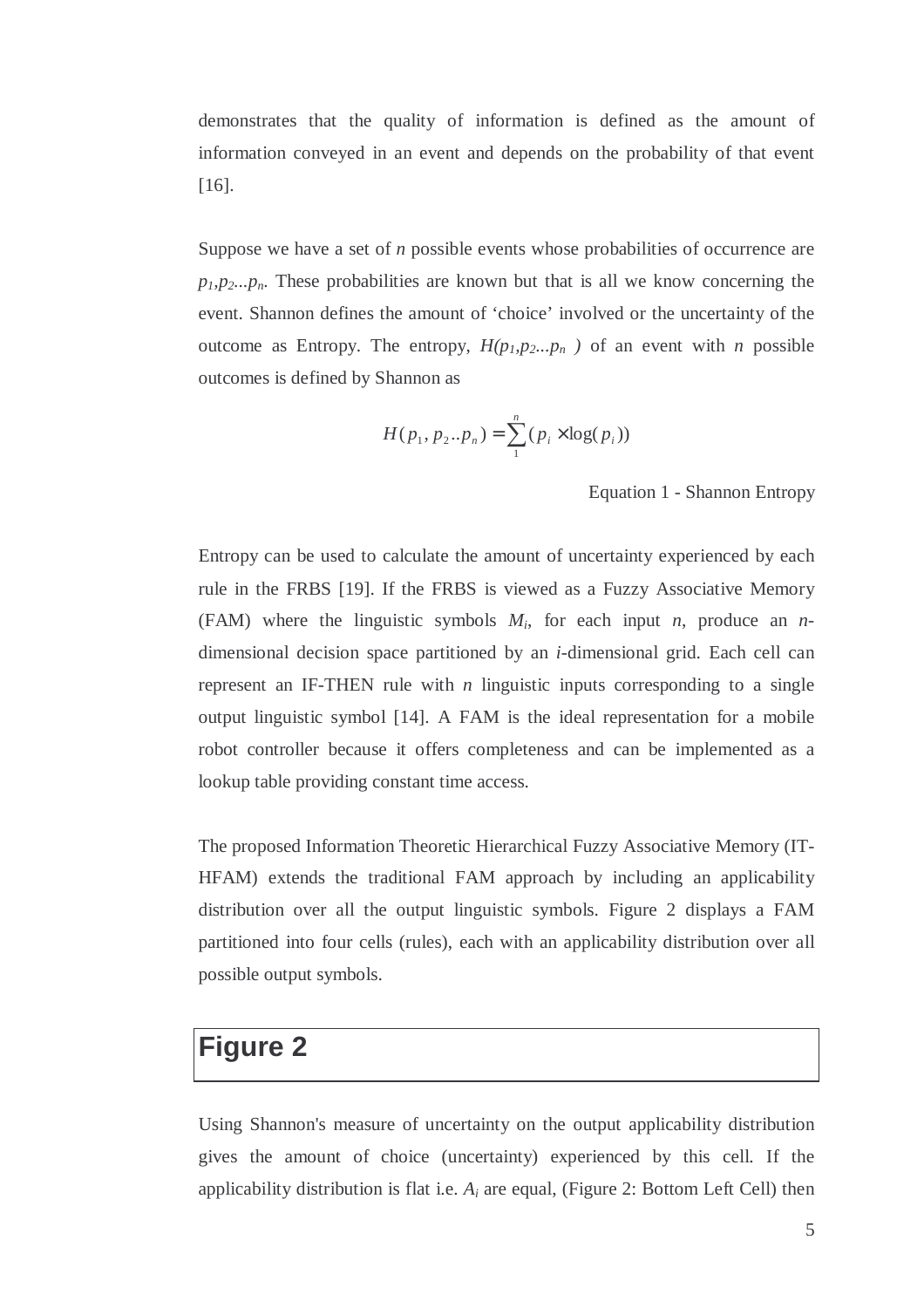the uncertainty of the cell is at a maximum. Using the uncertainty measure for each rule, the overall decision uncertainty can be calculated for a FRBS inference [18]. The decision entropy is found by multiplying the entropy of each active rule,  $H(R_i)$ , by the corresponding rule activation level, *activation*( $R_i$ ) [19].

$$
Decision Entropy = \sum_{i=1}^{n} (activation(R_i) \times H(R_i))
$$

Equation 2 - Decision Entropy

This weights the uncertainty of each rule by the amount of influence within the inference. To control the amount of uncertainty within an inference, a single rule must not exceed the maximum uncertainty desired  $(E_{\text{max}})$ . The maximum uncertainty desired is used to identify rules that cannot effectively model the decision space with the desired uncertainty at this granularity. In order to model this area of the decision space more effectively it is necessary to specialise the cell into a number of smaller cells. Hence, the uncertainty tolerated within a decision can be used as an expansion policy. A detailed explanation of how this process of rule specialisation occurs is outlined in the following section.

### **4. IT-HFAM Algorithm**

This section outlines how the Information Theoretic Hierarchical Fuzzy Associative Memory (IT-HFAM) is initialised, evaluated and trained. A method of compacting the hierarchical structure to produce a concise number of rules is then outlined.

#### **Initialisation**

The IT-HFAM algorithm can be initialised with and without prior knowledge of partitions in the decision space. When no prior knowledge is known about the decision space, the algorithm is initialised with a single linguistic symbol covering each input. Where prior knowledge of the problem is known, the algorithm can be initialised with known linguistic symbols. These initial symbols direct the algorithms specialisation of the decision space and are aimed at boosting the learning process. Obviously if the initial symbols are wrong, this could provide the opposite effect and delay the specialisation process.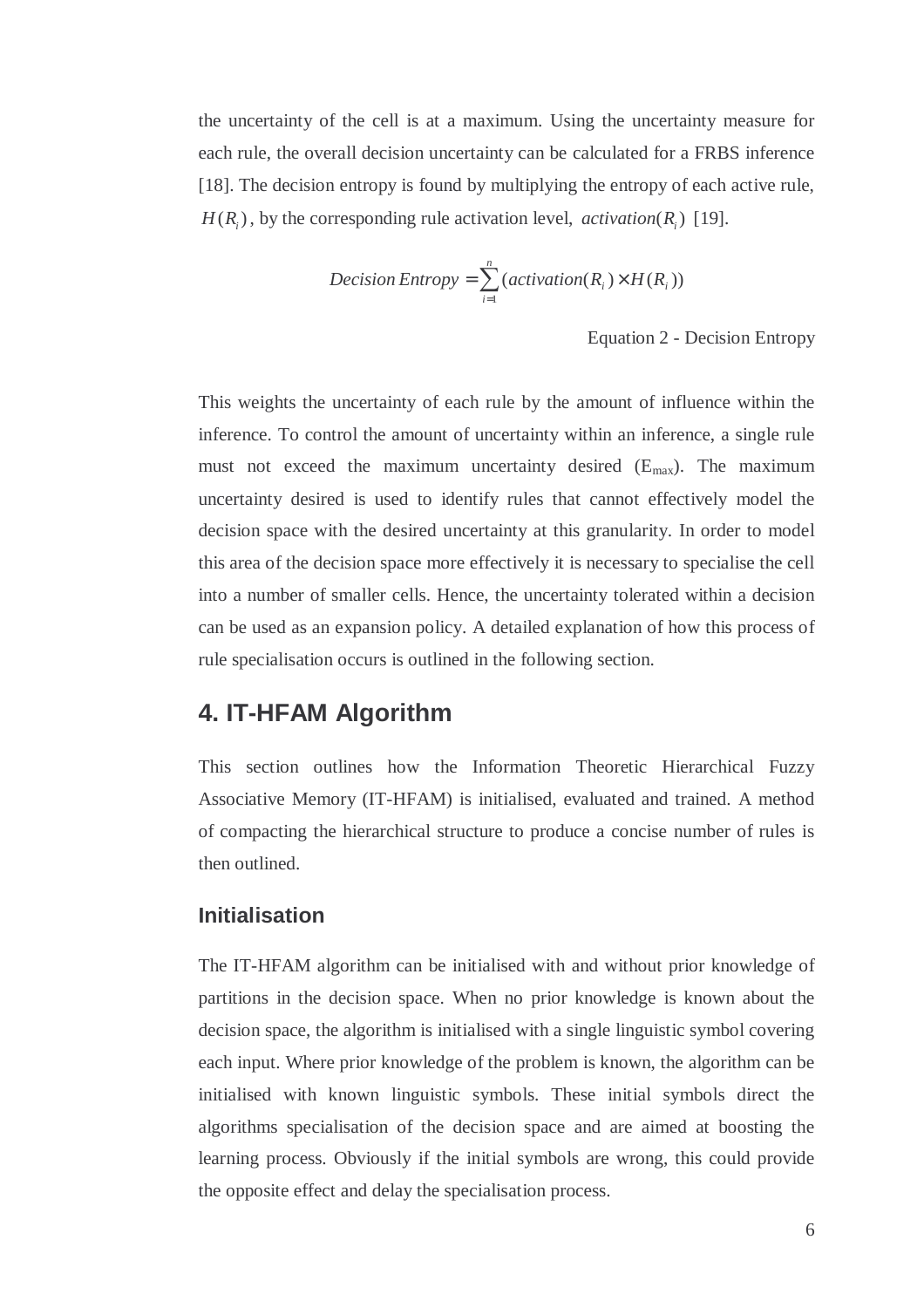#### **Evaluation**

The evaluation of an IT-HFAM is the same as for a traditional FRBS [20] except that inference is performed over all levels in the hierarchical rule base (even cells that have been specialised). Evaluation for a FRBS is performed in three stages: fuzzification, inference and defuzzification. The purpose of the fuzzification and inference stages is to calculate the activation level for every cell in the HFAM. This is performed in a recursive manner because of the hierarchical nature of the FAM. Each cell calculates its current activation level and the fuzzification of any specialised cells below. The activation level is calculated using a standard MAX-MIN inference strategy. The recursive process is demonstrated in Figure 3.

### **Figure 3**

If a cell is not specialised (a leaf cell) and the activation level is greater than zero, it will be referred to as an *Active Cell*. The defuzzification process arbitrates over all currently active cells to produce a single output value. To facilitate defuzzification, all the active cells must be extracted from the hierarchical FAM. This is performed in a similar recursive manner to fuzzification and is detailed in Figure 4.

# **Figure 4**

Once all active cells have been recovered from the FAM, a standard defuzzification strategy can be performed (*Centre of Sums* is used in this contribution). A detailed explanation on standard fuzzification and defuzzification methods can be found in [21].

#### **Training**

Training of an IT-HFAM consists of updating the applicability distribution when exposed to a new training pattern. A training set *T*, consists of a number of training patterns,  $T_p$  that consist of a  $(n+1)$  dimensional vector,  $T_p = \langle x_1, x_2, x_3, \dots, x_n, y \rangle$  where  $n =$  number of inputs;  $x =$  the current input values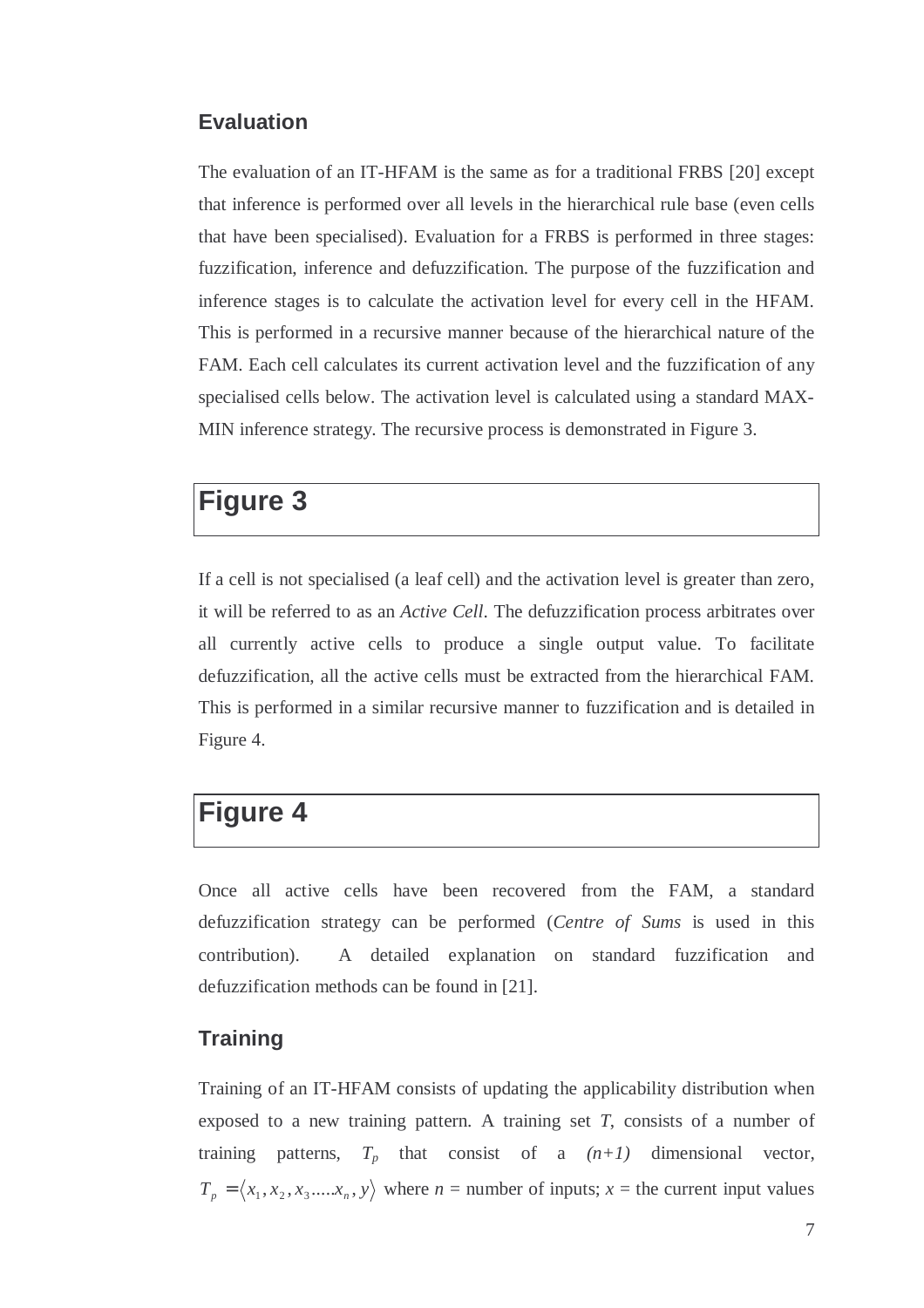and *y* the target value. The algorithm is trained on all patterns until the training set has been exhausted. For a mobile robot controller, a training pattern can arrive from the supervisor at any time and the end of the training set is never reached i.e. training is a continuous and anytime process.

Training is performed by first identifying all of the active cells when presented with the inputs  $(x_1, x_n)$  from the training pattern. This can be accomplished using the recursive fuzzification and getActiveCells procedures outlined in the previous section. The applicability distribution for each active cell, *Ci*, is updated depending on the target value *y*. For each output membership function,  $M_j^y$ , the applicability of the output symbol  $a(M_j^y)$  is increased by the level of activation for the target value *y*. For example in Figure 5, the activation of membership function one and two is used to update the applicability distribution of an active cell.

## **Figure 5**

Centre of Sums (Equation 3) is used on the applicability distribution to calculate the current output symbol for this cell in the FAM. As the rule can only have a single output, the round function is used to determine the nearest linguistic output symbol from the Centre of Sums equation.

output symbol = round 
$$
\left(\frac{\sum_{j=1}^{n} (j \times a(M_{j}^{y}))}{\sum_{j=1}^{n} a(M_{j}^{y})}\right)
$$

Equation 3 – Output Symbol calculation

After each training pattern, the entropy (uncertainty) of each cell is compared with the tuneable parameter  $E_{\text{max}}$ , which represents the maximum amount of uncertainty tolerated within each cell. If the uncertainty of the cell exceeds  $E_{\text{max}}$ and the applicability distribution covers more than two consecutive output symbols then the cell is divided into four smaller specialised cells (assuming the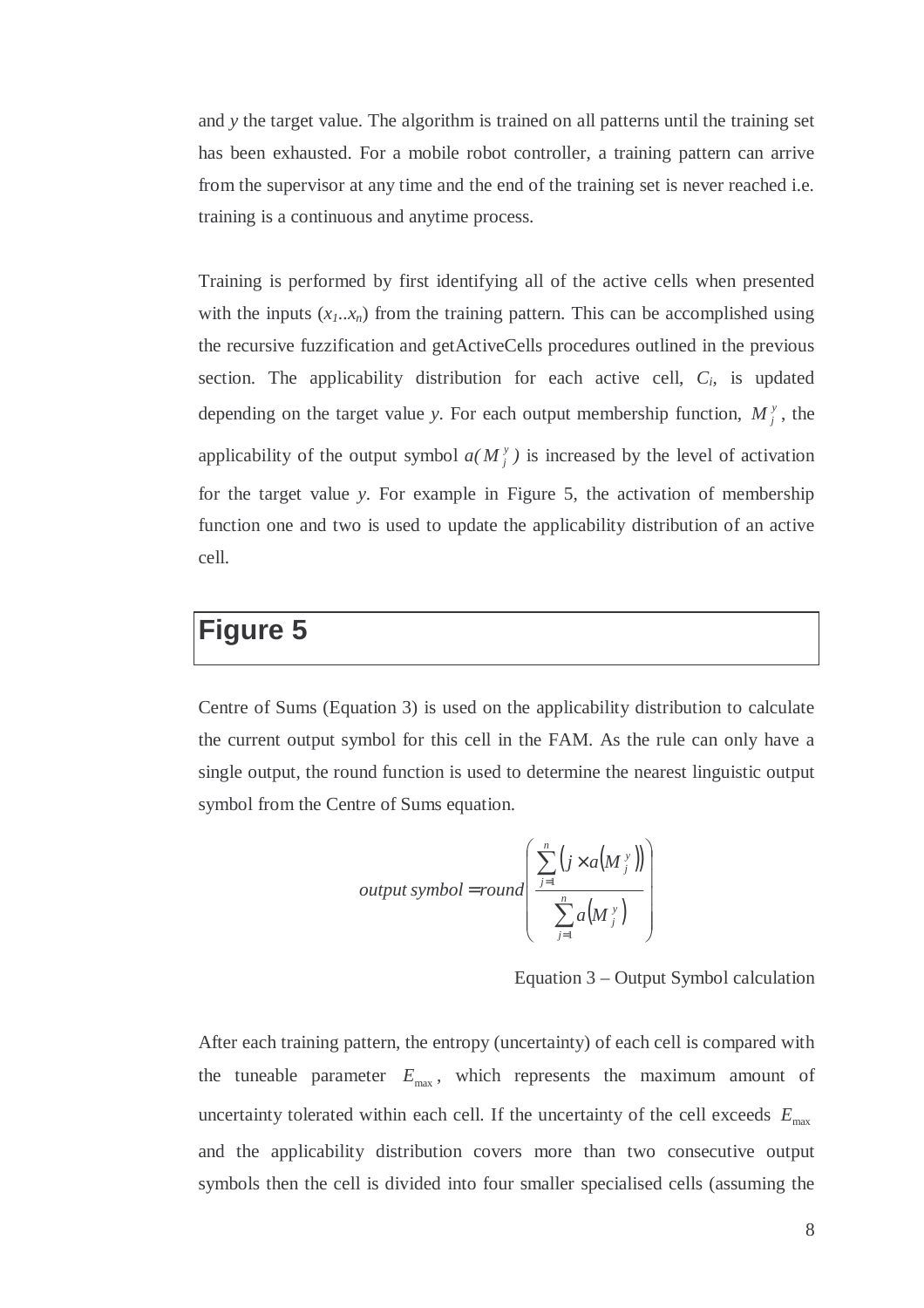FAM consists of only two dimensions) as in Figure 6. The cell expansion is halted when only two consecutive output symbols are active in the applicability distribution.

## **Figure 6**

Figure 6 shows the membership functions of a cell dividing into two smaller functions covering the same total width. The membership functions are then used to create four smaller cells covering the same decision space.

### **Hierarchical FAM Compaction**

The structure of the hierarchical cells formed by the IT-FAM algorithm is determined by the order of the training patterns. Reorganisation of this structure could reduce the number of cells used within the HFAM and hence, model the training set using a smaller number of rules. The compaction process could be performed at various stages during construction or in a batch process before visualisation.

# **Figure 7**

Figure 7 displays a HFAM after exposure to a training set with each colour representing the current output symbol used by the cell. The IT-HFAM algorithm repeatedly expands a single cell in an attempt to model the decision space with the specified uncertainty. Merging cells with the same output symbol together and rebalancing the structure can be used to minimise the number of cells used. The results after the compaction process are shown in Figure 8.

## **Figure 8**

The compaction has reduced the number of cells in Figure 8 from 13 to 5 by merging neighbouring leaf cells with a common output symbol together. The compaction process can be applied to any level of the hierarchical structure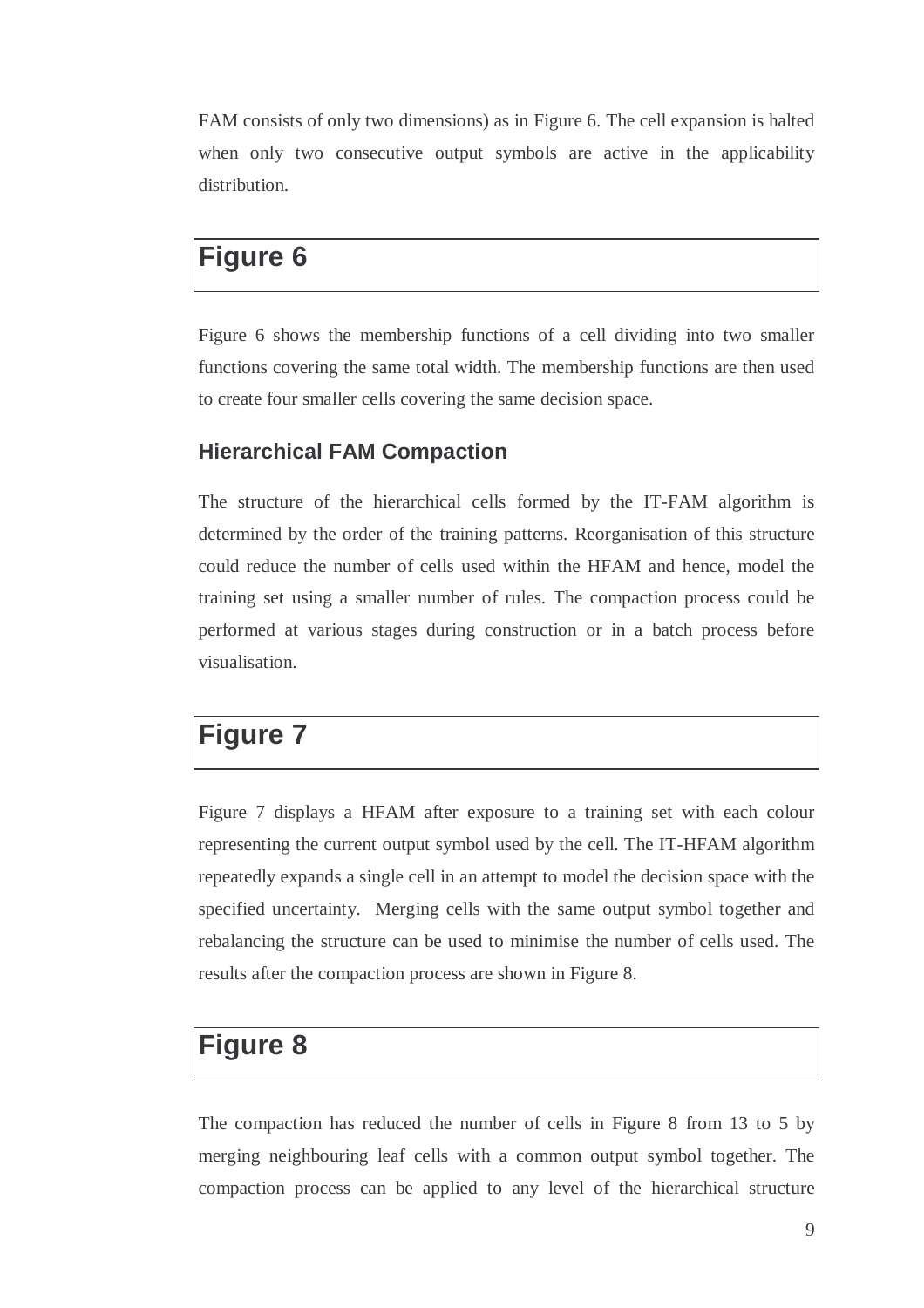although if performed on the top-level cells (as in example Figure 8) any linguistic meaning is lost.

The IT-FAM algorithm proposed uses the maximum amount of uncertainty tolerated in an inference as an expansion policy in a HFRBS. Experiments exploring how this expansion policy impacts on key characteristics like accuracy are outlined in the following section.

# **5. Fuzzy Modelling of an Intermediate Complexity Function**

This section describes the performance of the IT-HFAM algorithm, on an intermediate complexity function, compared with existing function approximators. Within the experiment below, the accuracy is determined using Root Mean Squared Error (RMSE) (Equation 4) over a test set of 100 evenly distributed points over the input space.

$$
RMSE = \sqrt{\frac{\sum_{i=1}^{n} ((T_i - R_i)^2)}{n}}
$$

Equation 4 - Root Mean Squared Error

Cordón, Herrera and Zwir [22] demonstrate the ability to train a HFRBS using a Mean Squared Error (MSE) expansion policy on an intermediate complexity function (Equation 5, Figure 9i).

$$
f(x_1, x_2) = e^{x_1} \times \sin^2(x_2) + e^{x_2} \times \sin^2(x_1)
$$
  

$$
x_1, x_2 \in [-8, 8], f(x_1, x_2) \in [0, 5836]
$$

Equation 5 - Intermediate Complexity Function

Although Cordón et al. produce accurate approximations, the training method dictates that the entire training set be available during rule generation which is undesirable for any anytime algorithm. The IT-HFAM algorithm proposed here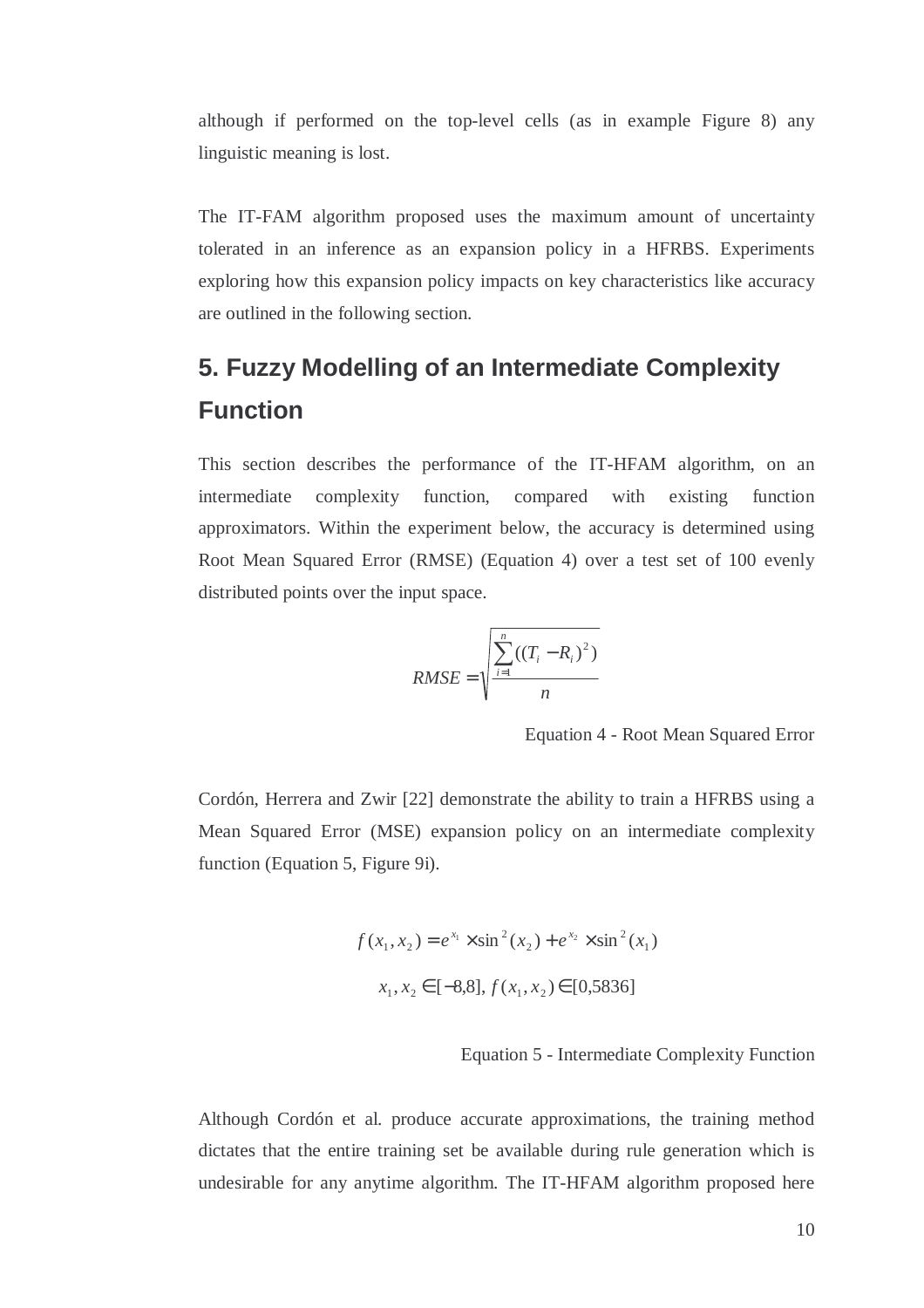does not aim to improve on the accuracy of their results but demonstrate that an anytime solution based on information theory can achieve comparative results.

The algorithm was initialised in two ways: one with seven evenly distributed membership functions (IT-HFAM7) and the other with two user defined membership functions (IT-HFAM2) over the input space. IT-HFAM2 was initialised with 4 rules arranged such that a single rule covered the flat area of the decision space and 3 covering the raised areas on the edges (Figure 9i). Defining a set of initial input linguistic symbols allows the user to direct the function approximation using any prior knowledge to boost the learning process. These initial symbols are merely estimates to direct the algorithm because if the linguistic symbols were known at design time no expansion would be necessary.

The system was trained using a training set of 1156 training patterns, which were evenly distributed over the function, compared to Cordón's 1089 training set. The RMSE was calculated after exposure to the complete training set and then after a second iteration. Both had seven evenly distributed membership functions over the output. The results of the IT-HFAM algorithm using three different values for Emax are compared in Table 1 with a comparison to existing function approximators in Table 2. For each experiment, the number of cells after training  $(C_t)$ , the number of cells after compaction  $(C_r)$  and the final accuracy on the test set before  $(RMSE_t)$  and after compaction  $(RMSE_t)$  are displayed.

## **Table 1**

### **Table 2**

The function approximated by the IT-HFAM7 – 45% algorithm is displayed in Figure 9ii on a normalised axis. Table 2 demonstrates that the IT-HFAM algorithm can achieve comparative accuracy with traditional non-hierarchical techniques such as the one proposed by Bardossy and Duckstein, Weighted Counting Algorithm (WCA) [23] and Fuzzy C-Means (FCM) methods [24]. The IT-HFAM algorithm generates more rules than Cordón et al's hierarchical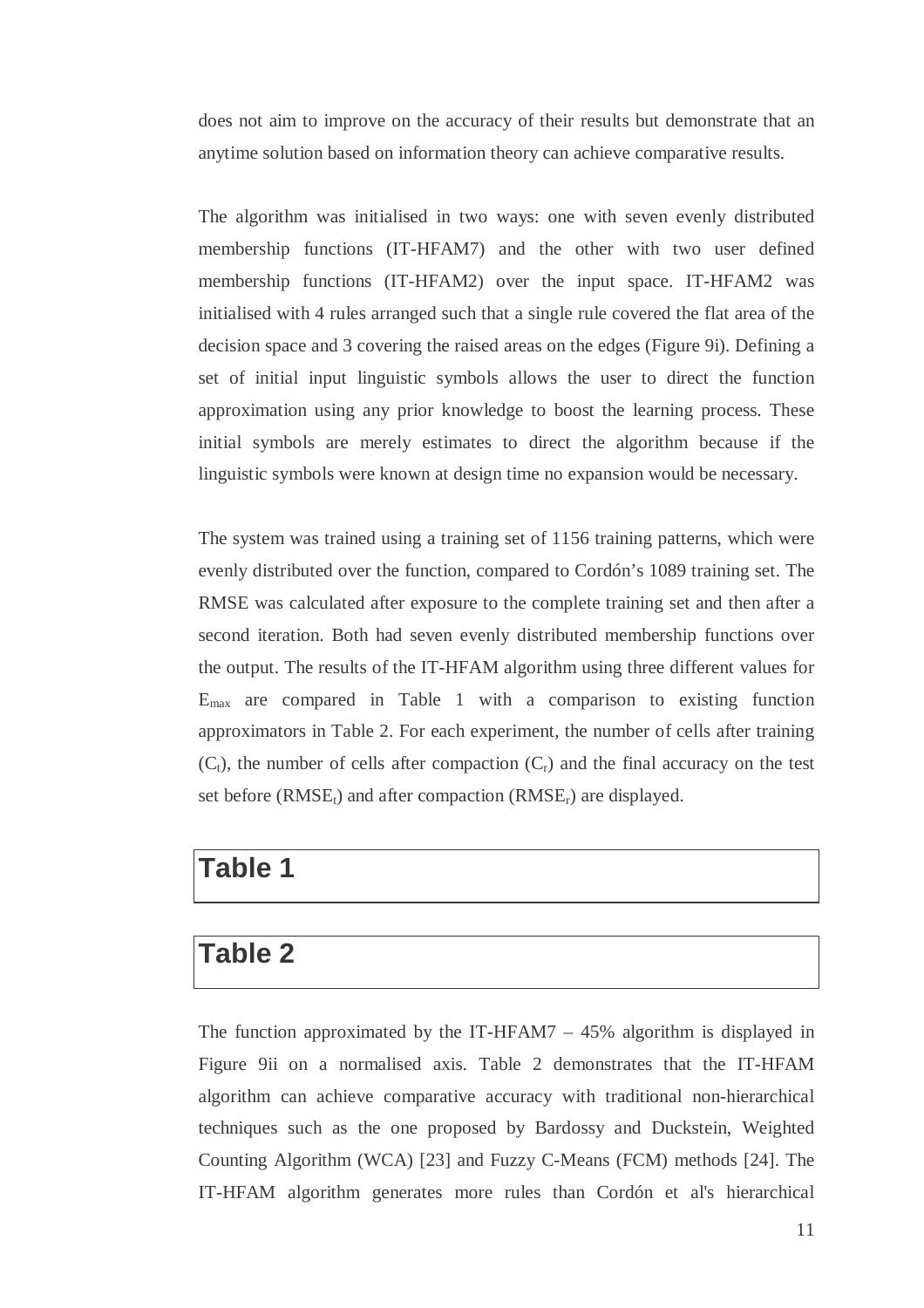implementation due to the need for an anytime solution capable of learning rapidly. Cordón uses a Genetic Algorithm (GA) to optimise the rule base and approximate rules to increase accuracy. A GA provides a good search technique for optimisation but the computational complexity involved makes it time consuming. The use of approximate rules reduces the interpretability of the rules generated by allowing direct manipulation of the output fuzzy set membership function parameters. The following section gives detailed analysis of the characteristics of the IT-HFAM algorithm.

### **Figure 9**

#### **IT-HFAM Algorithm Discussion**

The same function (Equation 5) is used to analyse key characteristics of the IT-HFAM algorithm (accuracy, number of rules and decision uncertainty). This analysis is based on the IT-HFAM algorithm initialised with seven input linguistic symbols with membership functions evenly distributed over the input space. The training set and test set are the same as the previous experiment.

The first aspect of the IT-HFAM algorithm to consider is how the uncertainty of each decision is affected when the maximum amount of uncertainty is decreased  $(E_{max}=[100, 95, 90...10, 5])$ . Figure 10 shows the mean and maximum decision uncertainty, of the entire test set, as the maximum uncertainty tolerated within each cell of the FAM is decreased. The graph demonstrates that the uncertainty of each decision is decreased in line with the maximum uncertainty tolerated until it reaches 35% of the maximum entropy. This limit is due to the fact that cell expansion does not occur when the applicability distribution is divided between only two output symbols. Hence, if the number of output symbols is increased this limit could be reduced, for example 10 output symbols produced a minimum uncertainty of 30.1%. How is the accuracy of the algorithm affected as the uncertainty tolerated is decreased?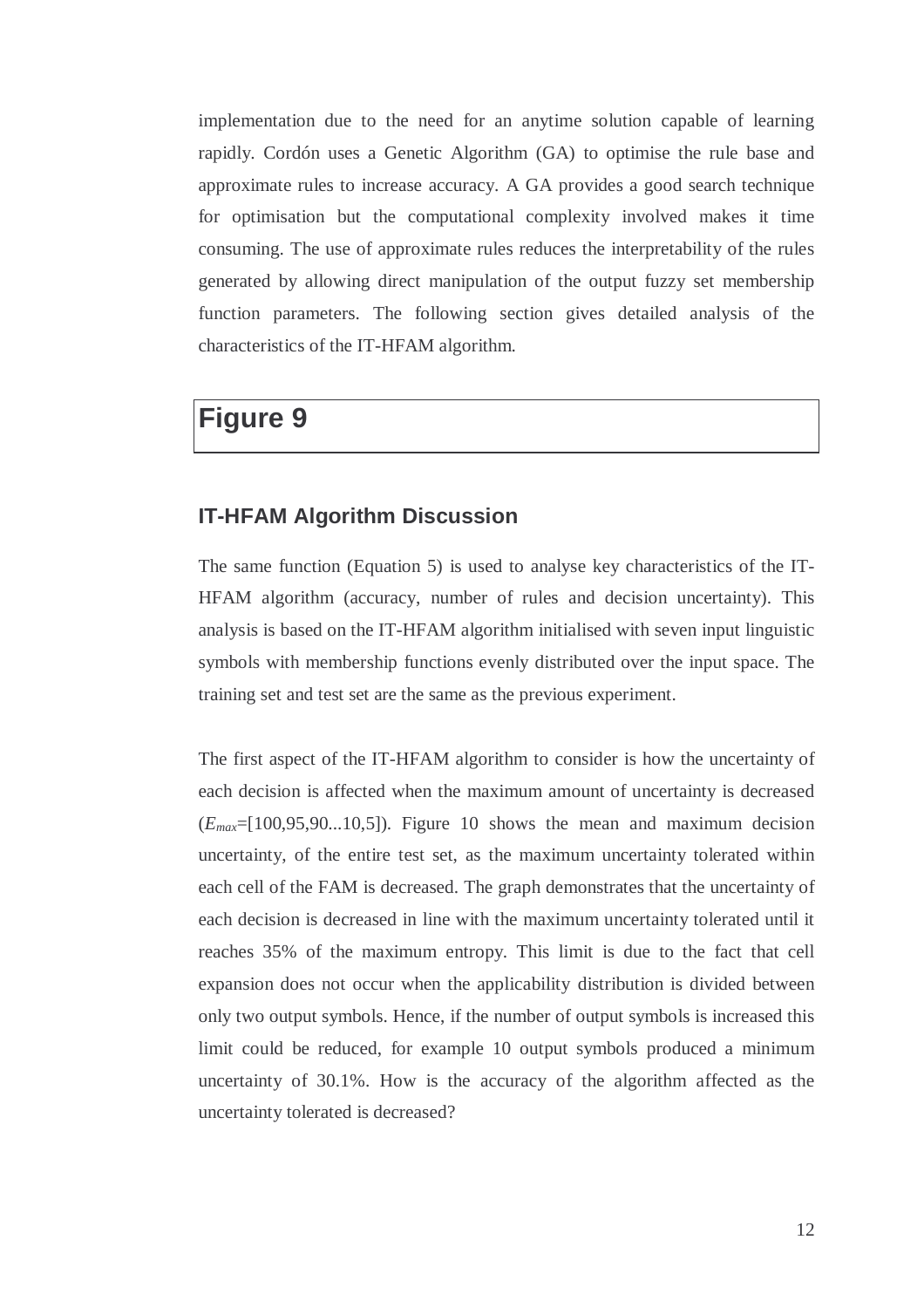## **Figure 11**

Figure 11 demonstrates that the accuracy of the algorithm increases as the maximum uncertainty is decreased until expansion is stopped. The graph demonstrates that accuracy is increased in bursts as different areas of the decision space are discovered. At 75% of the maximum uncertainty, the function discovers the large peak at (1,1) and then between 65 and 50 the other smaller peaks are gradually discovered and finessed (Figure 12). This demonstrates how reducing the uncertainty tolerated within a decision can increase the accuracy of the function approximation.

## **Figure 12**

The compaction stage of the IT-HFAM algorithm optimises the number of cells used within the HFAM, but does this affect the accuracy of the approximation? Figure 13 shows the accuracy before and after compaction against a range of *Emax* values.

## **Figure 13**

Figure 13 shows that the accuracy after cell optimisation is not identical to the original accuracy. This change is because the gradient of the membership functions are altered during a merge, which in turn affects the cooperation between rules. This does not have a significant effect with a deviation of only +/- 0.7%. In the next section the IT-HFAM algorithm is used to demonstrate application to learning behaviour on a simulated mobile robot.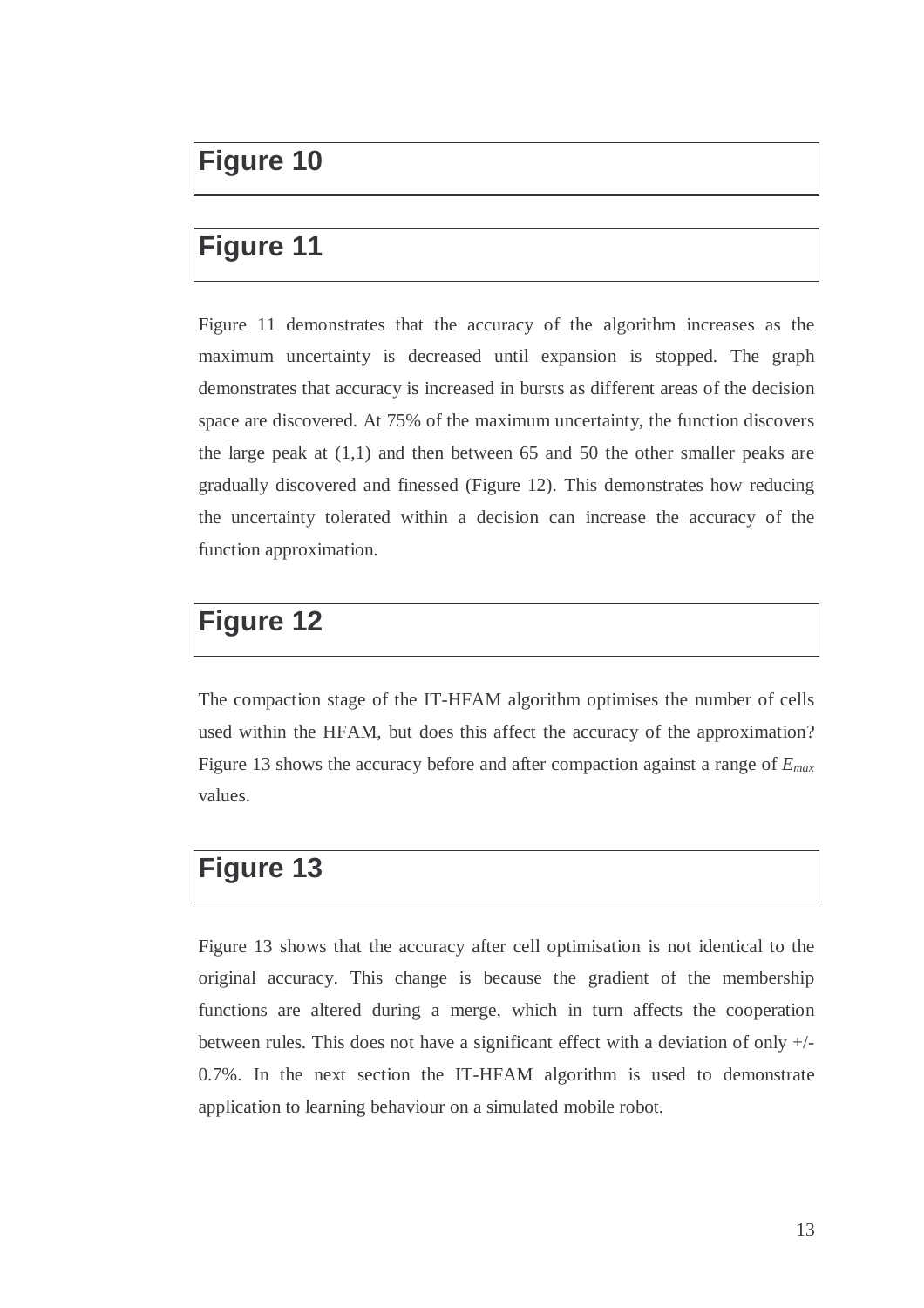### **6. Learning Behaviour on a Mobile Robot**

As discussed in the introduction, fuzzy rule base systems have been widely used within the area of mobile robotics. They provide a means of coping with continuous probabilistic environments while retaining a degree of human interpretability. The majority of fuzzy mobile robot controllers rely on statically user defined linguistic symbols [4, 25, 26]. As previously discussed, this structure constrains the accuracy of possible solutions [8]. Allowing the linguistic symbols to be "semantically free" (as in a Neuro-Fuzzy controller [27]) increases accuracy but diminishes interpretability. Hence, a mobile robot controller can suffer from the same problem of balancing the trade off between performance (accuracy) and interpretable solutions. In this section the IT-HFAM algorithm is used to construct a set of fuzzy control rules for a mobile robot though interaction with a supervisor. The amount of uncertainty tolerated, *Emax*, within the decision is used to change the trade off between accuracy and interpretability.

#### **Task**

The task performed is inspired by a collision avoidance problem for ships demonstrated by Furuhashi, Nakaoka and Uchikawa [28]. This implementation of the task differs from that addressed by Furuhashi et al. by using simulated robot sensors to detect obstacles instead of the exact range and bearing. The performance and rules generated by the IT-HFAM algorithm over a number of *Emax* values are compared. The task involves navigating a mobile robot to reach a goal while avoiding two other robots (Figure 14). The controlled robot moves with a constant speed with the two crossing robots moving at half the speed of the controlled robot. Varying the angular velocity,  $\omega$ , alters the direction of the controlled robot. The controlled robot starts from the bottom line and attempts to navigate towards the goal at the top. The two other robots appear from the left and right hand side and cross between the robot and the goal. The aim of the task is to reach the goal without hitting either of the two crossing robots.

# **Figure 14**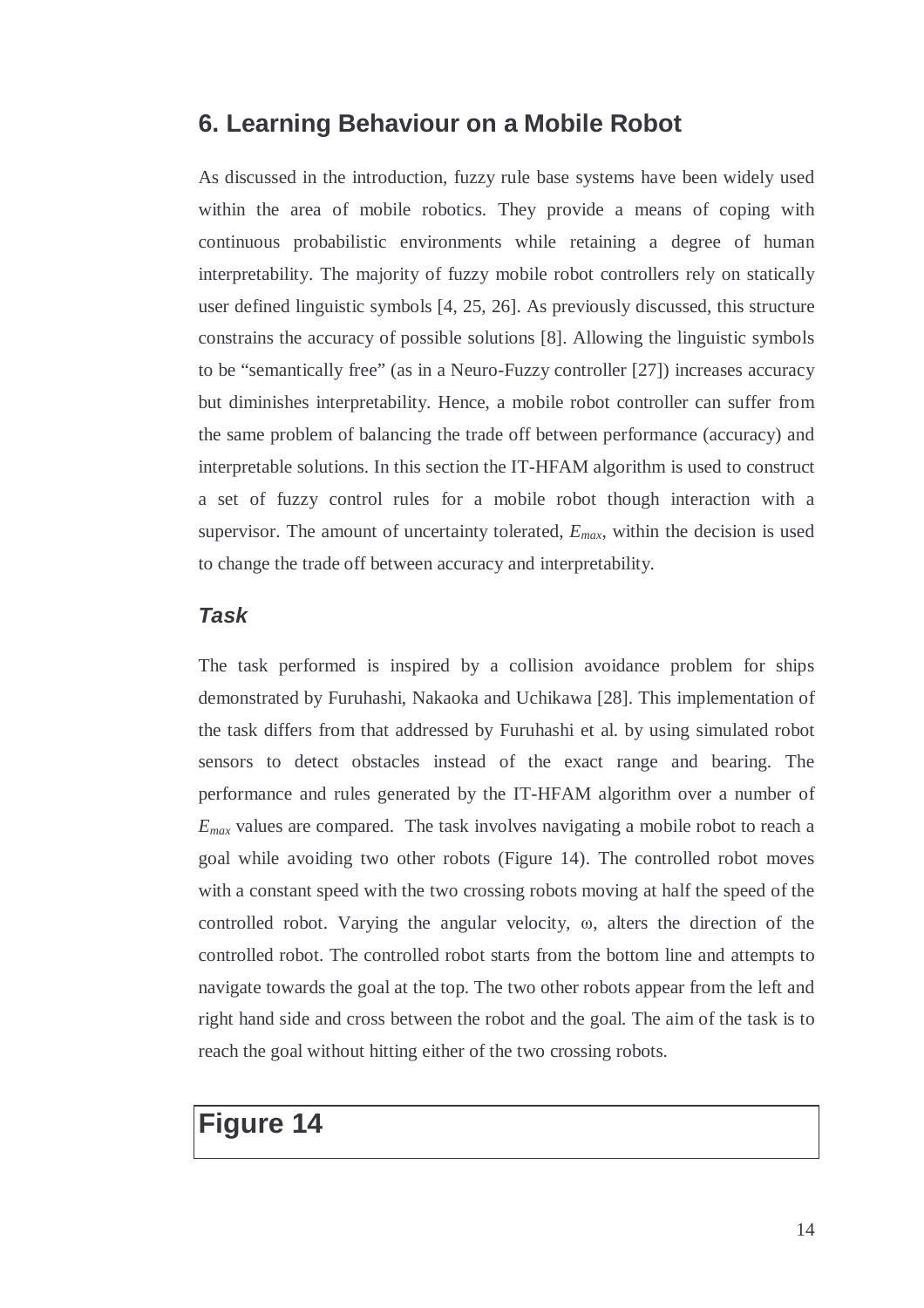#### **Environment**

The task is performed using the Pioneer simulation environment, Stage<sup>1</sup>. The controlled, and crossing robots, are simulated Pioneer robots, while a red box is used to represent the goal. The controlled robot can detect an obstacle using eight sonar sensors evenly distributed over the front of the robot. Each sonar sensor returns a value indicating the distance to the nearest obstacle. The sensors are divided into two sets, left and right, and the minimum distance for each set is normalised ([0,1]) before being used as an input to the controller (Figure 15).

A bearing to the goal is acquired by simulating a front mounted camera to identify the position of the red box representing the goal. The goal is detected in the camera's field of the view by extracting the red areas of the image (red blob detection). The pixel column with the highest concentration of red within the image is marked as the centre of the goal. A normalised bearing to the goal is found by dividing the pixel column with the highest concentration by the total pixel width of the image. The input to the controller is a continuous value in the range [0,1] indicating the bearing to the goal.

In summary, the inputs to the controller are a bearing to the centre of the goal and the distance to the nearest object on the front left and right of the robot.

### **Figure 15**

#### **Experimental Setup**

The controlled robot is trained using a human supervisor to present examples of correct operation during three scenarios. The starting position of the controlled robot is varied in each scenario giving the controlled robot exposure to a large proportion of the decision space. The three scenarios used to train the robot are displayed in Figure 16. The supervisor uses a joystick to indicate the correct angular velocity (continuous value over the range [0,1] where 0.5 is forwards) by monitoring the inputs to the algorithm (left/right sonar and the position of the

 $\overline{a}$ 

<sup>1</sup> http://playerstage.sourceforge.net/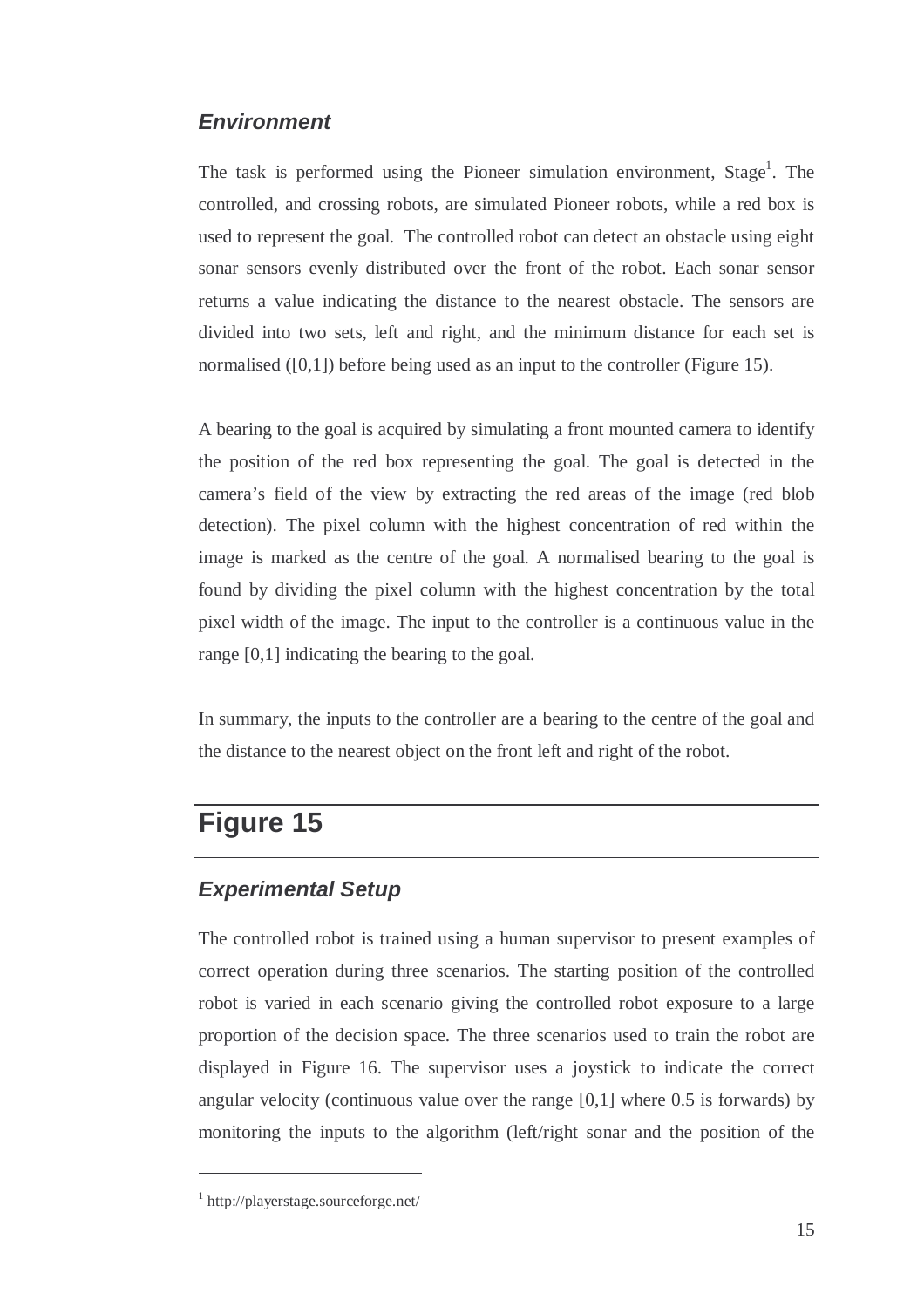goal). The training examples are only provided when the supervisor deems the robot's behaviour is incorrect.

# **Figure 16**

The IT-HFAM algorithm is initialised with three membership functions evenly distributed over each of the input variables and five membership functions over the output variable. The task performance and characteristics of the IT-HFAM algorithm are compared over a number of *Emax* values: 100, 90, 75, 50. Three test scenarios, where the position of the goal and crossing robots are varied, are used to determine the performance of the trained controller. Task performance is obtained by studying the amount of deviation from the shortest path to the goal. The three test scenarios are displayed in Figure 17. The shortest path for each scenario is a straight line between the start position and the goal. The amount of deviation is calculated by comparing the distance travelled by the controlled robot during the test scenario and the shortest path.

## **Figure 17**

#### **Results and Discussion**

Table 3 outlines the average deviation for three runs on each test scenario  $(D_1, D_2,$  $D_3$  in millimetres), the total deviation ( $D_{total}$ ) and IT-HFAM characteristics ( $C_t$  = Cells before compaction,  $C_r$  = Cells after compaction) for values of  $E_{max}$ .

### **Table 3**

Table 3 demonstrates that *Emax* can be used to control the trade off between the number of rules generated  $(C_t)$  and the accuracy of the solution  $(D_{total})$ . With no specialisation ( $E_{max}$  = 100), the controlled robot was capable of navigating to the target in all test scenarios but deviated from the optimal path by 203mm on average. The algorithm produced only 15 rules that remain highly interpretable to the supervisor. Some of the rules are listed in Table 4.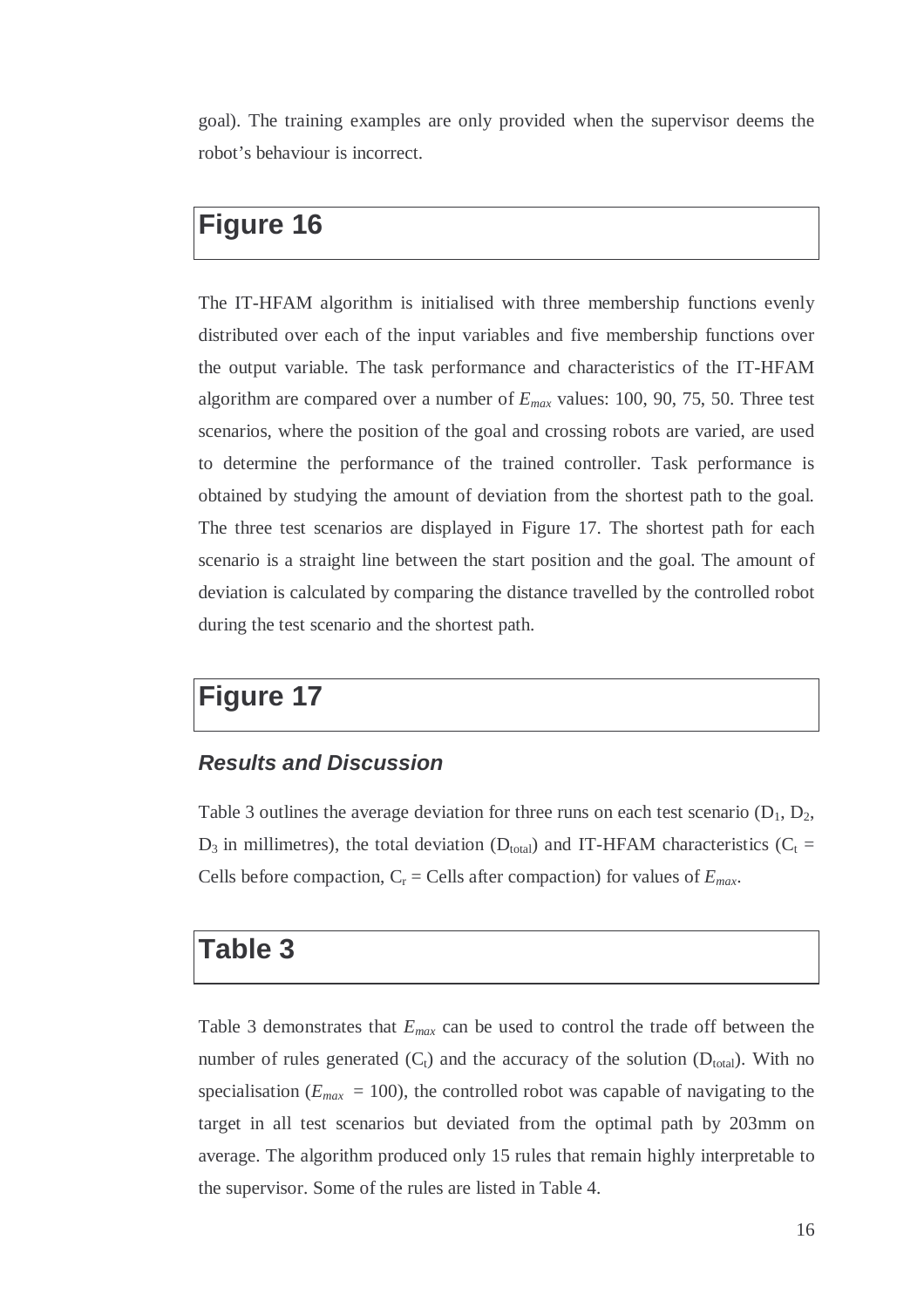### **Table 4**

The selection of rules presented resembles control rules a human may have used to solve the problem and hence demonstrates that the algorithm can produce interpretable solutions. Only 6 out of the 15 rules are displayed helping to demonstrate that a human designer may not have designed a rule base that captures all situations and the arbitration between the two tasks.

As the amount of uncertainty tolerated (*Emax*) is decreased, the deviation from the optimal path is reduced with the side affect that the number of rules generated increases significantly. For example when *Emax* is 50, the deviation from the optimal path is 38.7% better than without specialisation while the number of rules generated has increased to 609. The growth in rules indicates that a more intelligent specialisation technique would be required for high dimensional problems. The hierarchical structure used to perform specialisation can now be used to increase the interpretability of a complex rule base containing 609 rules. As the hierarchical structure is maintained, a representation containing the initial 15 rules can be retrieved. For example when  $E_{\text{max}} = 50$ , a representation containing the initial rules (as in Table 4 when  $E_{max} = 100$ ) can be extracted from the root of the hierarchical rule base. This indicates that the hierarchical structure could provide a means of increasing the interpretability of complex rule bases. Work is continuing on how this hierarchical structure could allow a supervisor to explore and understand complex behaviour.

These results demonstrate that adjusting the amount of uncertainty tolerated within the decision making process can be used as a trade off between the interpretability and performance of a solution. Figure 18 demonstrates how the deviation from the optimal path is reduced in test scenario 3 over *Emax* values 100, 75 and 50. The reduction in the deviation from the optimal path is achieved through specialisation of the decision space by more accurately modelling the behaviour demanded by the supervisor. For example, specialisation adjusts the distance at which the controlled robot performs obstacle avoidance (Figure 18).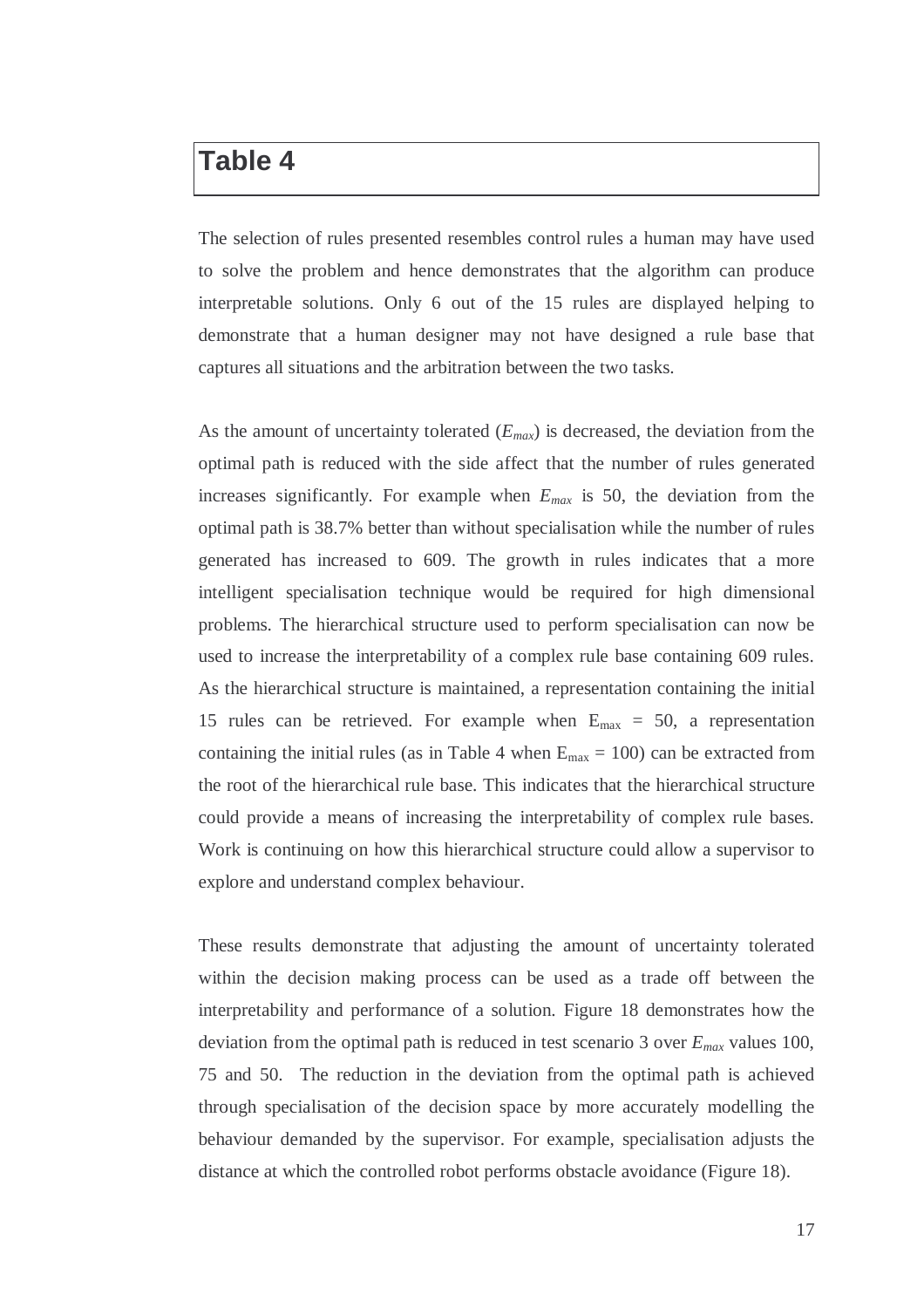# **Figure 18**

### **7. Conclusions and Future Work**

This paper has demonstrated a novel anytime expansion policy for a hierarchical Fuzzy Rule Based System that can achieve levels of accuracy comparative with existing function approximation methods. The algorithm uses an information theoretic approach to attach a level of uncertainty to each decision made and to determine if any rule does not effectively model the underlying decision space within a specified degree of uncertainty. The algorithm has been demonstrated to approximate an intermediate complex function and learn a simulated mobile robot task. The results demonstrate that the accuracy and interpretability trade off can be controlled using a single tuneable parameter  $(E_{\text{max}})$  that represents the maximum uncertainty tolerated within a decision.

Future work will focus on investigating limitations of the algorithm when applied to a real mobile robot using a human supervisor. Another important aspect of constructing a human interpretable controller is the visualisation of complex controllers with large numbers of rules. When a high degree of certainty in the decision is required, the algorithm described within this paper produces a solution with a large number of rules. A possible method of interpreting a large number of rules could arise from the hierarchical structure of the rule base. This may provide a means of allowing the supervisor to explore different parts of the decision space (rules) at varying levels of complexity.

### **Acknowledgements**

This work was funded by the BAE SYSTEMS Advanced Technology Centre, Bristol UK.

### **References**

- 1. Ogata, K., *Morden Control Engineering*. International Third Edition ed. 1997: Tim Robbins. 997.
- 2. Zadeh, L.A., *Soft Computing and Fuzzy Logic.* IEEE Software, 1994: p. 48-56.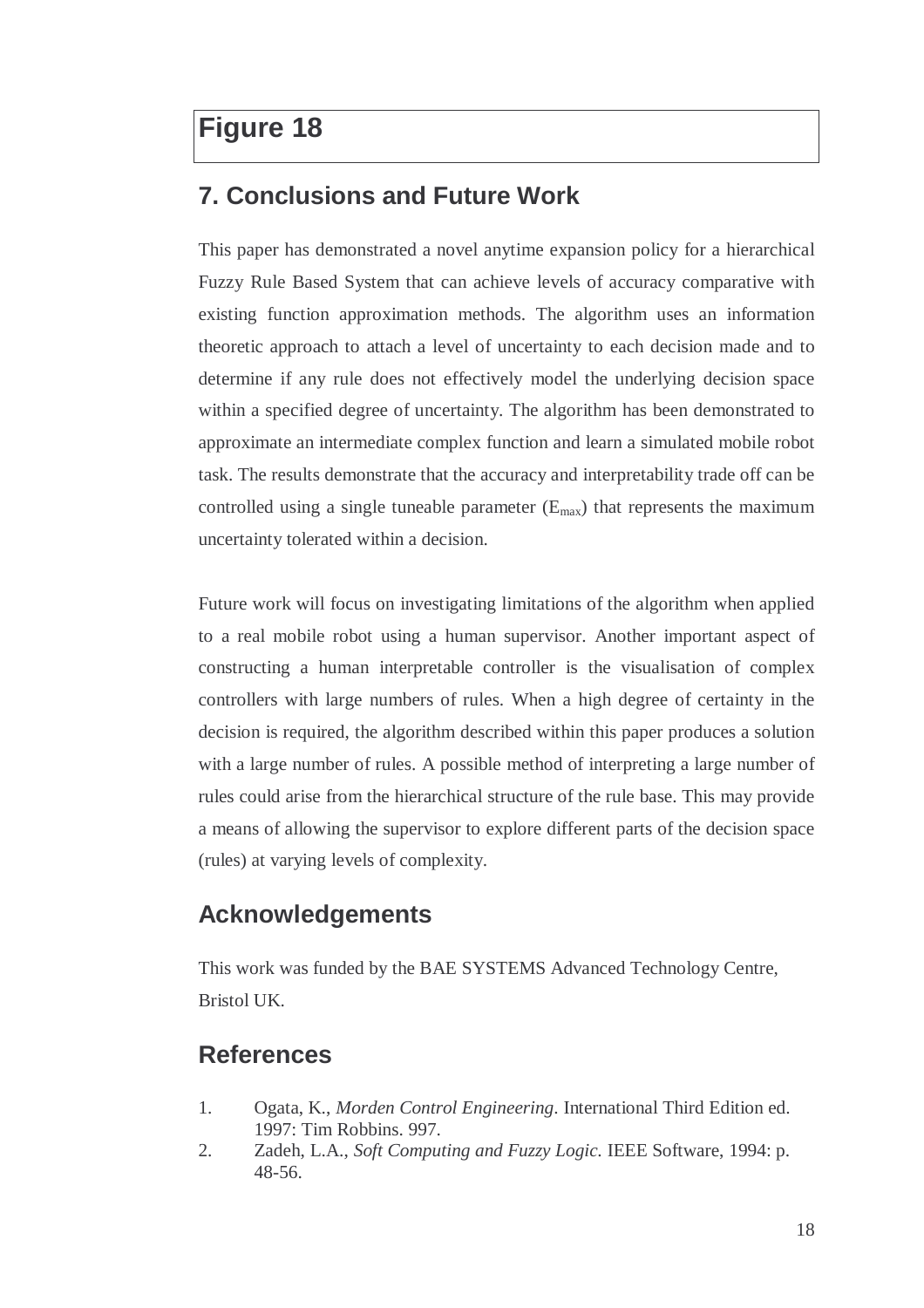- 3. Hagras, H., V. Callaghan, and M. Colley, *Outdoor Mobile Robot Learning and Adapation.* IEEE Robotics and Automation Magazine, 2001. **8**(3): p. 53-69.
- 4. Tunstel, E., T. Lippincott, and M. Jamshidi. *Introduction to Fuzzy Logic with Application to Mobile Robotics*. in *First National Students Conference of the National Alliance of NASA University Research Centres*. 1996. NC A&T State Univ, Greensboro, NC.
- 5. Hoffman, F. and G. Pfister, *Evolutionary Design of a Fuzzy Knowledge Base for a Mobile Robot.* International Journal of Approximate Reasoning, 1997. **17**(4): p. 447-469.
- 6. Holve, R. and P. Protzel. *Generating Fuzzy Rules by Learning from Examples*. in *Biennial Conference of the North American Fuzzy Information Processing Society - NAFIPS*. 1996. Berkeley, CA, USA.
- 7. Zadeh, L.A., *Fuzzy Logic.* Computer, 1988. **21**(4): p. 83-93.
- 8. Bastian, A., *How to handle the flexibility of linguistic variables with applications.* Intl. Journal of Uncertainty, Fuzziness and Knowledge-Based Systems, 1994. **2**(4): p. 463-484.
- 9. Alcala, R., J. Casillas, O. Cordón, and F. Herrera, *Building Fuzzy Graphs: Features and Taxonomy of Learning for Non-grid-oriented Fuzzy Rulebased Systems.* Journal of Intelligent and Fuzzy Systems, 2001. **11**: p. 99- 119.
- 10. Cordón, O., F. Herrera, F. Hoffmann, and L. Magdalena, *Genetic Fuzzy Systems: Evolutionary Tuning and Learning of Fuzzy Knowledge Bases*. 2001: World Scientific.
- 11. Carse, B., T.C. Fogarty, and A. Munro, *Evolutionary Learning of Fuzzy Rule Based Controllers using Genetic Algorithms.* Fuzzy Sets and Systems, 1996. **80**: p. 273-293.
- 12. Cordón, O., F. Herrera, and I. Zwir, *Fuzzy Modeling by Hierarchically built Fuzzy Rule Bases.* International Journal of Approximate Reasoning, 2001. **27**: p. 61-93.
- 13. Melhuish, C. and T. Fogarty. *Applying Restricted Mating Policy to Determine State Space Niches Using Immediate and Delay Reinforcement*. in *Evolutionary Computing, AISB Workshop*. 1994. Leeds, UK.
- 14. Holve, R. *Investigation of Automatic Rule Generation for Hierarchical Fuzzy Systems*. in *IEEE World Congress on Computational Intelligence, FUZZ IEEE*. 1998. Anchorage, Alaska.
- 15. Grefenstette, J.J. and C.L. Ramsey. *An Approach to Anytime Learning*. in *Ninth International Machine Learning Workshop*. 1982. San Mateo, CA: Morgan Kaufmann.
- 16. Shannon, C.E., *A mathematical theory of communication.* Bell System Technical Journal, 1948. **27**: p. 379-423 and 623-656.
- 17. Quinlan, J.R., *Induction of Decision Trees*. Readings in Machine Learning, ed. J.W. Shavlik and T.G. Dietterich. 1990: Morgan Kaufmann.
- 18. Al-sharhan, S., F. Karray, W. Gueaieb, and O. Basir. *Fuzzy Entropy: A Brief Survey*. in *The 10th IEEE International Fuzzy Systems Conference*. 2001.
- 19. Zadeh, L.A., *Probability measures of Fuzzy Events.* Journal Math. Anal. Appl., 1965. **23**: p. 421-427.
- 20. Holve, R. *Rule Generation for Hierarchical Fuzzy Systems*. in *North American Fuzzy Information Processing Society - NAFIPS*. 1997.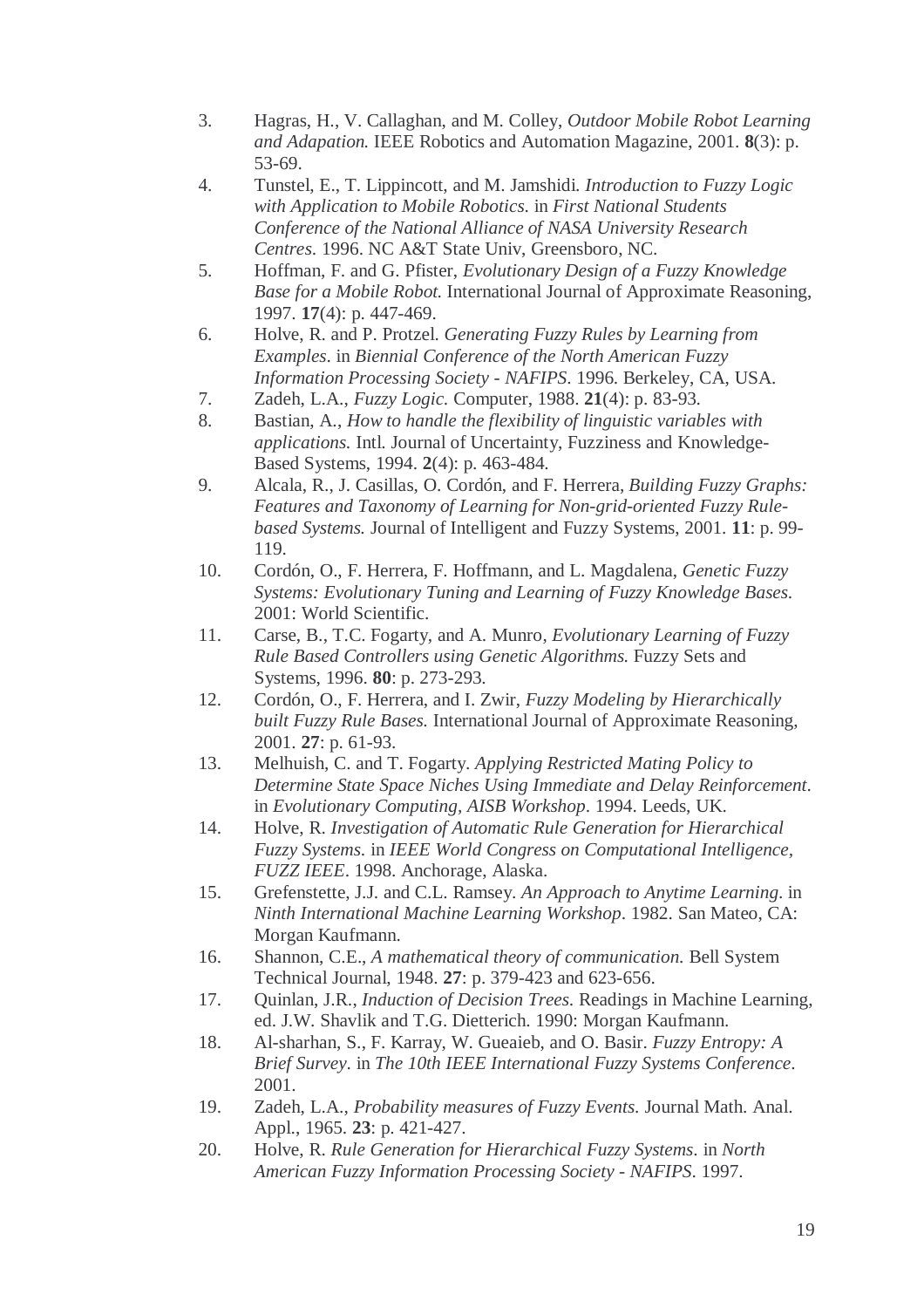- 21. Hellendoorn, H. and C. Thomas, *Defuzzifcation in Fuzy Controllers.* Journal of Intelligent and Fuzzy Systems, 1993. **1**: p. 109-123.
- 22. Cordón, O., F. Herrera, and I. Zwir, *A Hierarchical Knowledge-Based Environment for Linguistic Modelling: Models and Iterative Methodology.* 2000, Department Of Computer Science and Artifical Intelligence, Universidad de Granada: Granada, Spain.
- 23. Bardossy, A. and L. Duckstein, *Fuzzy Rule-based Modelling with Application to Geophysical, Biological and Engineering Systems*. 1995: CRC Press.
- 24. Bezdek, J.C., *Fuzzy Models For Pattern Recognition: Methods that search for structures in Data*, ed. S. Pal. 1992: IEEE Press. 539.
- 25. Hagras, H., V. Callagham, and M. Colley, *Learning and adaption of an intelligent mobile robot navigator operating in unstructured environment based on a novel online Fuzzy-Genetic system.* Fuzzy Sets and Systems, 2004. **141**(1): p. 107-160.
- 26. Soffiotti, A., E.H. Ruspini, and K. Konolige, *Practical Applications of Fuzzy Technologies*, in *Handbooks of Fuzzy Sets*, H.-J. Zimmermann, Editor. 1999, Kluwer Academic. p. 185-205.
- 27. Marichal, G.N., L. Acosta, L. Moreno, J.A. Méndez, J.J. Rodrigo, and M. Sigut, *Obstacle avoidance for a mobile robot: A neuro-fuzzy approach.* Fuzzy Sets and Systems, 2001. **124**(2): p. 171-179.
- 28. Furuhashi, T., K. Nakaoka, and Y. Uchikawa, *A Study on Fuzzy Classifier Systems For Finding a Control Knowledge of Multi-input Systems.* Genetic Algorithms and Soft Computing, 1996: p. 489-502.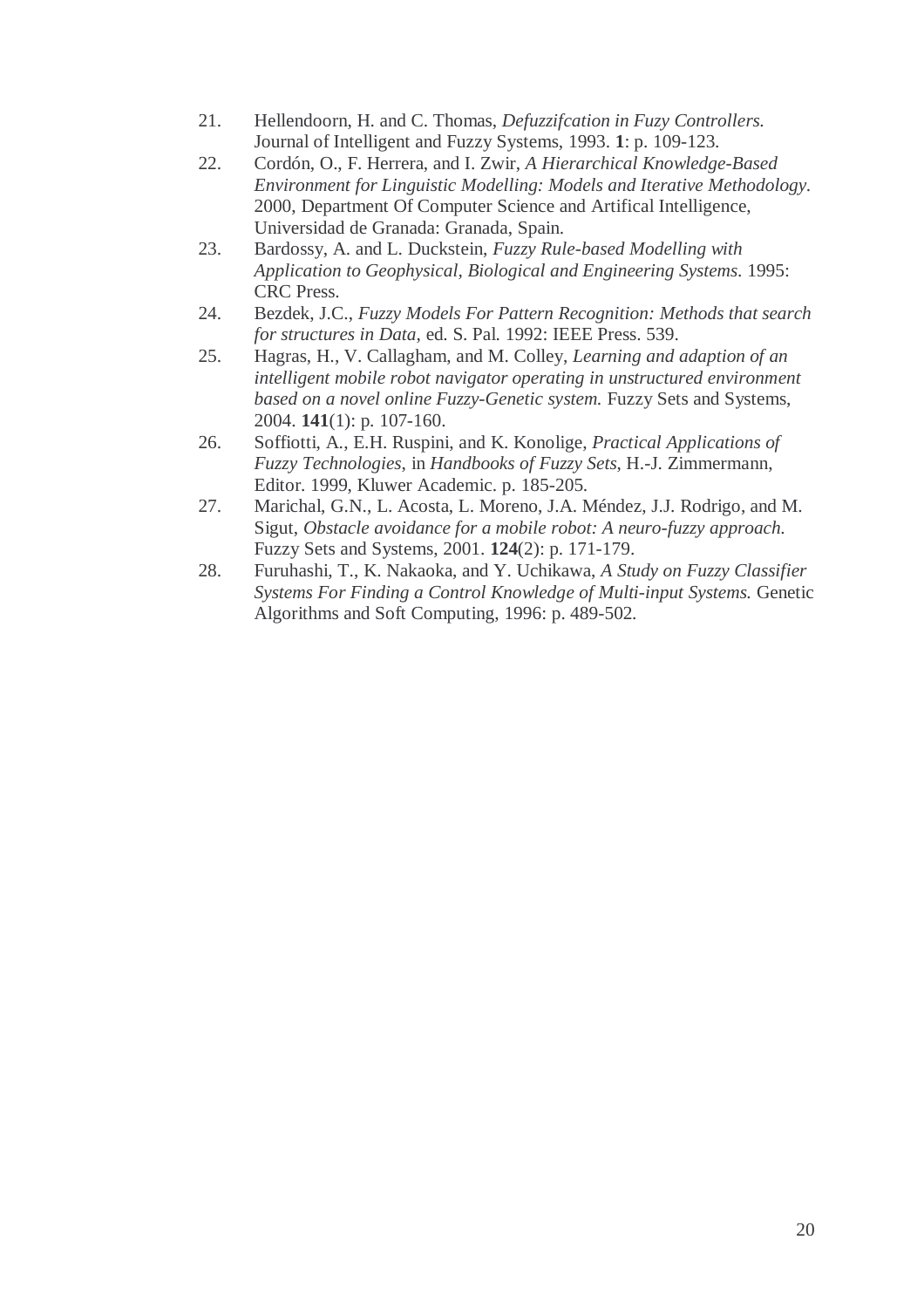- Figure 1 Partitioned Decision Space (i) and Hierarchical Representation (ii)
- Figure 2 FAM with Output Applicability Distributions
- Figure 3 Recursive Fuzzification and Inference Procedure
- Figure 4 Recursive procedure to get all active cells
- Figure 5 Rule Update Procedure
- Figure 6 Cell Expansion
- Figure 7 (i) Decision Space (ii) Hierarchical Representation
- Figure 8 Merging cells within a hierarchical FAM
- Figure 9 (i) Intermediate Complex Function and (ii) IT-HFAM7-45%
- Figure 10 Uncertainty of the Decision
- Figure 11 Accuracy of the Function
- Figure 12 Discovering areas of the decision space
- Figure 13 Accuracy before and after compaction
- Figure 14 Robot Task
- Figure 15 Robot Sensor Layout
- Figure 16 Training Scenarios
- Figure 17 Test Scenarios
- Figure 18 Robot path in test scenario 3 for *Emax* = 100,75,50